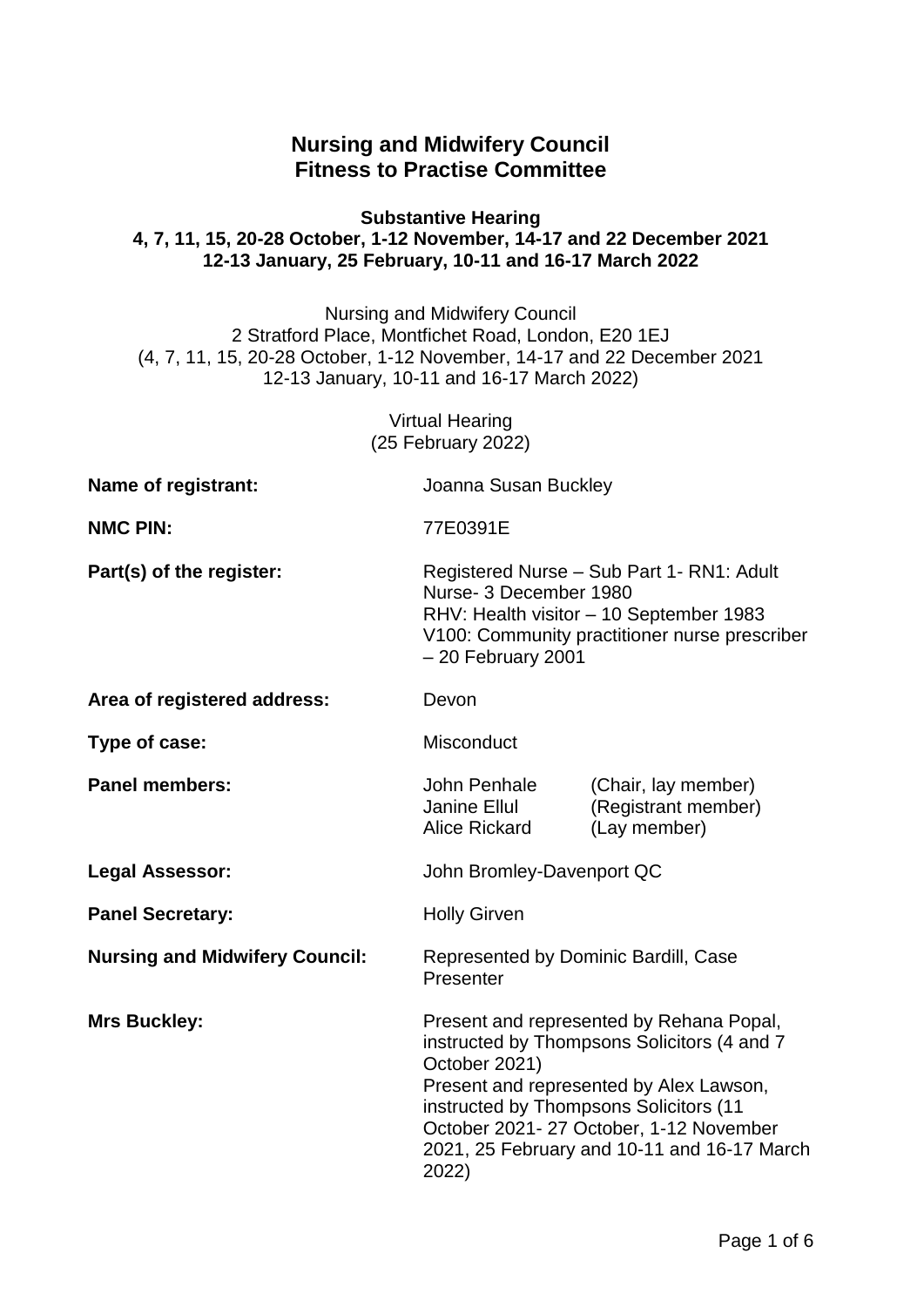|                             | Not present and represented by Alex Lawson<br>(28 October 2021)                                               |
|-----------------------------|---------------------------------------------------------------------------------------------------------------|
| Facts proved by admission:  | Charges 8, 9, 26, 27, 28 and 32                                                                               |
| Facts proved:               | Charges 1, 2, 4, 6, 10, 11, 12, 13, 14, 15, 17,<br>19, 22, 23, 24, 25, 30, 31, 33, 34, 35, 36, 38<br>and $39$ |
| <b>Facts not proved:</b>    | Charges 3, 5, 7, 16, 18, 20, 21, 29 and 37                                                                    |
| <b>Fitness to practise:</b> | Impaired                                                                                                      |
| <b>Sanction:</b>            | <b>Voluntary Removal granted by the</b><br><b>Assistant Registrar</b>                                         |
| Interim order:              | No order                                                                                                      |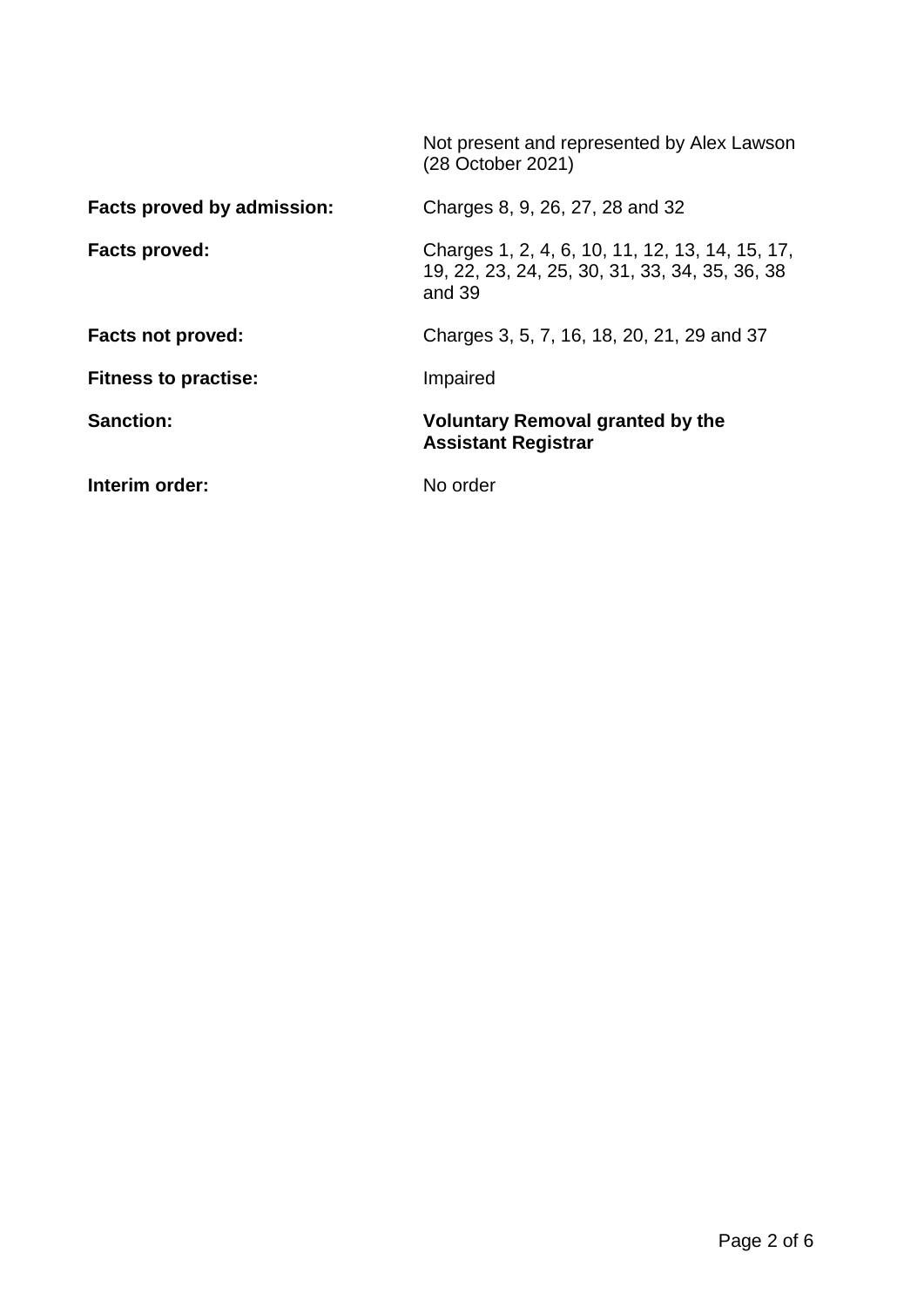## **Decision and reasons on application for hearing to be held in private**

At the outset of the hearing, Mr Bardill, on behalf of the Nursing and Midwifery Council (NMC) made a request that this case be held in private on the basis that proper exploration of your case involves reference to your health. The application was made pursuant to Rule 19 of 'Nursing and Midwifery Council (Fitness to Practise) Rules 2004', as amended (the Rules).

Ms Popal, on your behalf, indicated that she supported the application.

The legal assessor reminded the panel that while Rule 19(1) provides, as a starting point, that hearings shall be conducted in public, Rule 19(3) states that the panel may hold hearings partly or wholly in private if it is satisfied that this is justified by the interests of any party or by the public interest.

Having heard that there will be reference to your health throughout the hearing, the panel determined to hold the entirety of the hearing in private in order to protect the confidentiality of such matters.

#### **Details of charge**

That you, whilst employed as a Band 6 health visitor, at Somerset Partnership NHS Foundation Trust:

- 1. Failed to record on RIO your visit to Patient A on 19/09/2016 within 24 hours. (**Found proved**)
- 2. Failed to complete and/or record on RIO 6-week HCP contact with Patient B. (**Found proved**)
- 3. Failed to complete and/or record on RIO 6 week HCP contact for Patient C. (**Found not proved**)
- 4. Failed to follow up and/or document any follow up on RIO, of concerns raised by Parent C. (**Found proved**)
- 5. Failed to complete New Birth Visit template for Patient D on RIO. (**Found not proved**)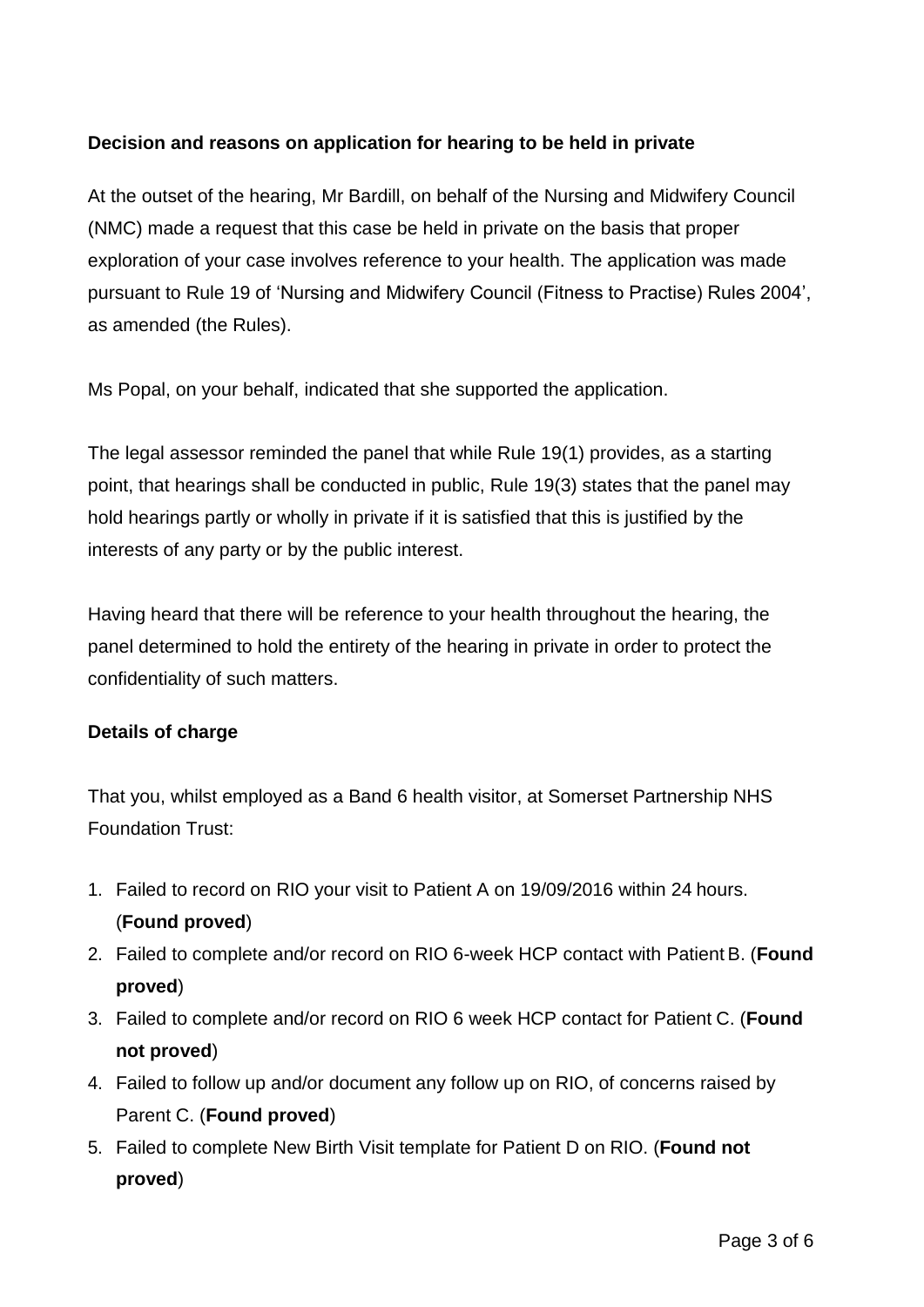- 6. Failed to complete and/or record on RIO 6 week HCP contact for Patient D. (**Found proved**)
- 7. Failed to complete and/or record on RIO maternal mood assessment for Parent D on or around 31/08/2016. (**Found not proved**)
- 8. Failed to complete 6 week HCP contact template for Patient E on RIO. (**Proved by way of admission**)
- 9. The record you made on RIO following your visit on 18/01/2016 to Patient E was incomplete in that you wrote 'to be completed in full' and failed to do so. (**Proved by way of admission**)
- 10. Failed to complete 6 week HCP contact template on RIO for Patient F. (**Found proved**)
- 11. Failed to complete RIO Progress Notes for New Birth Visit on 03/08/2016 to Patient F as you wrote 'To be recorded in full next working day' and failed to do so. (**Found proved**)
- 12. Failed to complete and/or document completion of the Family Health Needs Assessment on or around 03/08/2016 for Parent F. (**Found proved**)
- 13. Failed to document fully your visit on 13/10/2016 on RiO records for Parent H as your note dated 17/10/2016 states 'to be recorded in full next working day' and you failed to do so. (**Found proved**)
- 14. Failed to complete and/or record completion of maternal mood assessment for Parent H on or around 13/10/2016. (**Found proved**)
- 15. Failed to follow up and/or record follow up of maternal health issues raised by Parent H. (**Found proved**)
- 16. Failed to fully document your visit to Patient I for a New Birth Visit on 14/06/2016 by writing 'to be recorded in full next working day' and failed to do so. (**Found not proved**)
- 17. Failed to complete and/or record completion of Family Health Needs Assessment for Parent I on or around 14/06/2016. (**Found proved**)
- 18. Failed to follow up and or document on RIO Patient J's attendance at A&E on 12/06/2016. (**Found not proved**)
- 19. On 17/10/2016 failed to record in full the 'supportive visit' to Parent K on 13/10/2016 by writing 'to be recorded in full next working day' and failed to do so. (**Found proved**)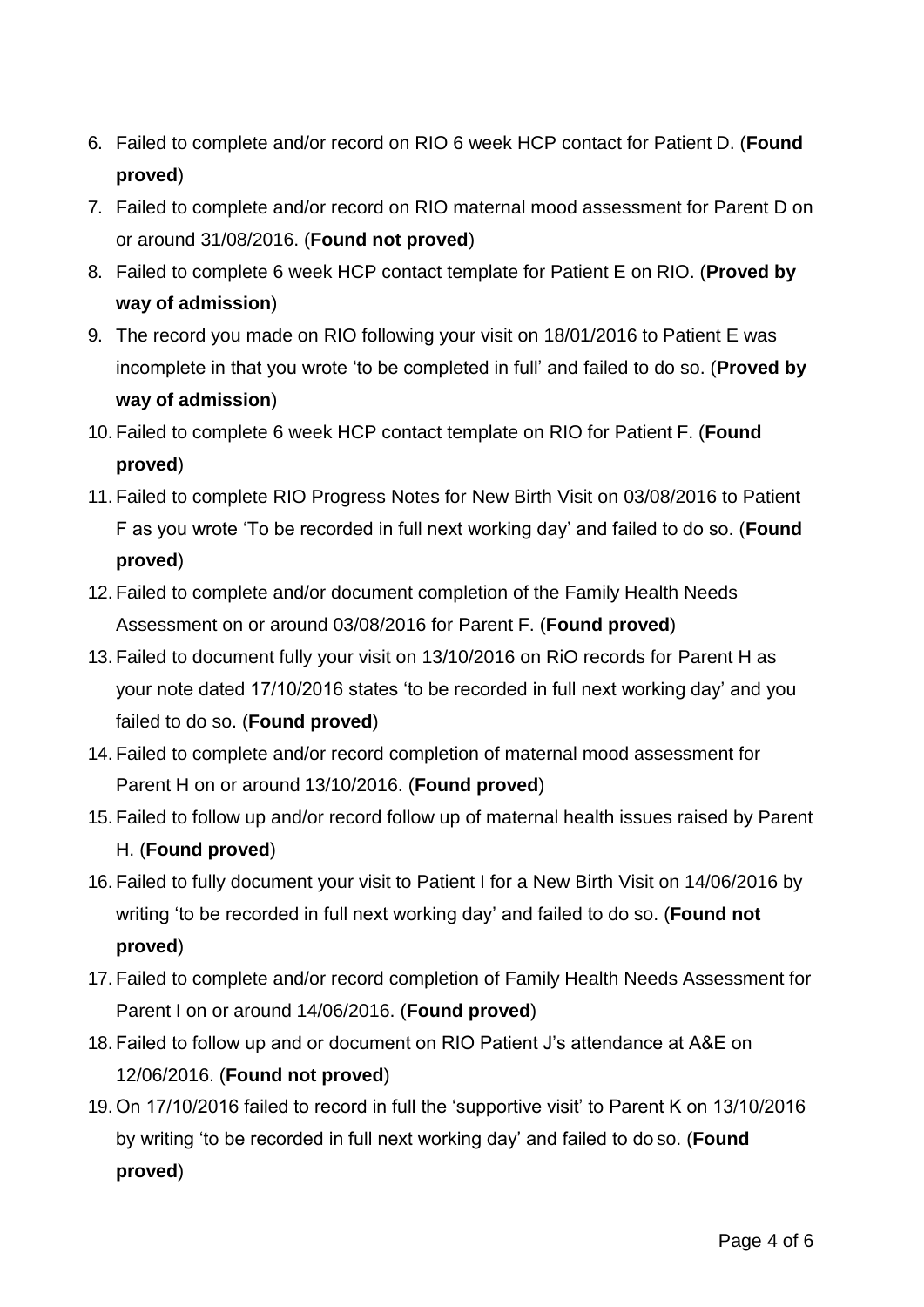- 20. Failed to follow up and/or document any follow up on Patient L's attendance at A&E on 23/06/2016. (**Found not proved**)
- 21. Failed to visit and/or record visits to Patient M to monitor his weight between 21/03/2016 and 21/06/2016. (**Found not proved**)
- 22. Failed to visit and/or record visits to Patient M to monitor his weight between 23/06/2016 and 19/10/2016. (**Found proved**)
- 23. Failed to complete 6 week HCP contact template on RIO for Patient N. (**Found proved**)
- 24. Failed to complete RIO progress notes for your visit to Patient N on 03/08/2016 in that you wrote that they would be completed on the next working day but failed to do so. (**Found proved**)
- 25. Failed to complete and/or record completion of maternal mood assessment for Parent N on or around 04/07/2016. (**Found proved**)
- 26. Failed to record in full on RIO your visit to Patient P on 27/01/2016. (**Proved by way of admission**)
- 27. Failed to complete and/or record completion of Family Health Needs Assessment on or around 16/12/2015 for Parent P. (**Proved by way of admission**)
- 28. In relation to Patient Q you recorded on 04/11/2015 that you would record visit on next working day but failed to do so. (**Proved by way of admission**)
- 29. Failed to offer 1 year review to Patient and/or Parent Q. (**Found not proved**)
- 30. In relation to Patient S failed to fully record on Rio your visit on 29/09/2016 by writing 'Home visit to be recorded in full next working day' which you did not do. (**Found proved**)
- 31. Failed to complete and or record completion of maternal mood assessment for Parent S on or around 26/09/2016. (**Found proved**)
- 32. Failed to record in full on Patient T's Rio record New Birth Visit on 09/09/2015. (**Proved by way of admission**)
- 33. Failed to complete and/or record a 1 year HCP contact with Patient T. (**Found proved**)
- 34. Failed to complete and or record completion of Family Heath Needs Assessment for Parent U on or around 16/03/2016. (**Found proved**)
- 35. Failed to follow up and/or document follow-up of concerns raised by Patient V's GP practice on 13/10/2015 in relation to his eating. (**Found proved**)